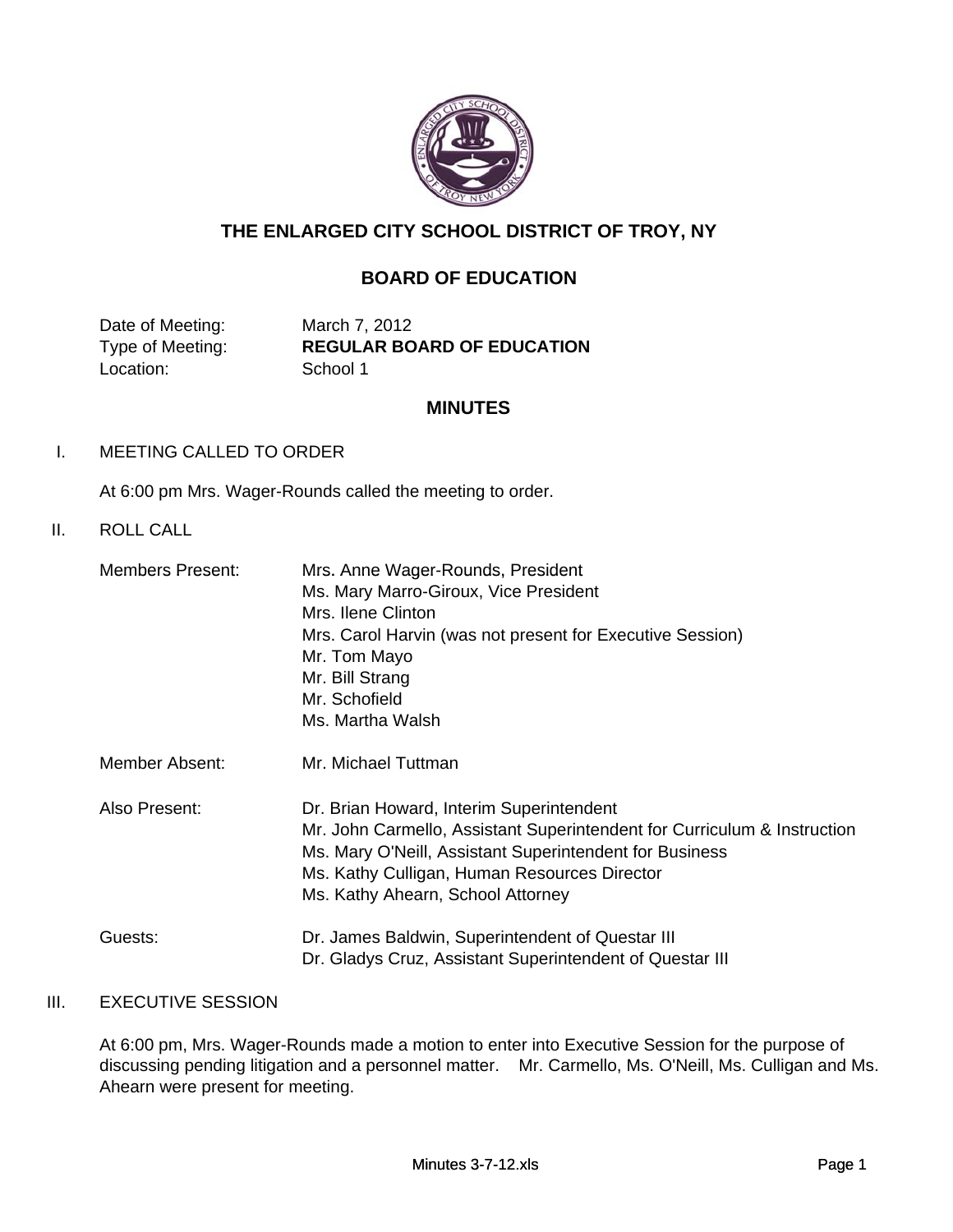#### IV. PUBLIC SESSION

At 7:05 pm, Mrs. Wager-Rounds called the meeting to order with the Pledge of Allegiance.

#### V. DISTRICT COMMUNITY ANNOUNCEMENTS

Mrs. Rounds congratulated THS varsity basketball team who played the Division II championship game at Times Union Center with special recognition to Senior Shannel Farmer for singing National Anthem. Several schools celebrated "Read Across America" last week with guest readers. Dates for upcoming events were announced.

#### VI. SUPERINTENDENT'S REPORT

Dr. Howard was a guest reader at School 16 and enjoyed meeting teachers and students. He introduced Dr. Jim Baldwin of Questar.

#### VII. QUESTAR III PRESENTATION - SPECIAL EDUCATION TASK FORCE

Dr. Jim Baldwin, Superintendent of Questar III, stated there is very positive energy in Troy School District and he is looking forward to working together on the regents reform agenda. Questar III will be assisting all component schools on APPR and assessments. The State will undertake significant data technology to be used by teachers and building leaders with an initiative on leadership development. Board of Regents will take action against schools which persistently perform below achievement levels.

Diana Conroy, Asst. Superintendent for Questar III and Robin Sobol, Director of Special Education for Questar III, made a presentation on the Special Education Task Force. The goal of the Questar III Task Force is to design program models which provide quality curriculum and effective instruction for students with disabilities and increase number of students who will attend college or career ready. Questar is exploring new program models. Tech Valley HS is an example of project-based learning with whole school reform to create a positive culture. Another model studied is the Berkshire UFS use of professional learning community (PLC) and having behavioral aides versus teacher aides. Next step for Task Force is to determine best educational system for students. Possible pilot program in place for September.

#### VIII. CAPITAL PROJECT UPDATE

Kersten Lorcher of Mosaic Associates reported on Capital Project. Work on Doyle Middle School demolition is progressing; asbestos abatement is almost complete. Site work has begun on new parking lot. Debris materials are separated by contractors for re-cycling. On April 6th, work will begin on the Music wing and will be completed by September 1, 2012. Auditorium will completed by September 2013.

#### IX. PUBLIC INPUT ON AGENDA AND NON-AGENDA ITEMS

(1) Andrew Torres (taxpayer, PS16 and Troy Prep parent) - Agenda item on Transportation policy requires parents come to PS1 to register for transportation. He received a letter dated March 7th with notice and this is not enough time to honor changes to policy.

(2) Anna Hall (Uncommon Schools/Troy Prep) - Would like clarification regarding requirement for parents to come in-person to register to transportation. Should be required of students at public and private schools.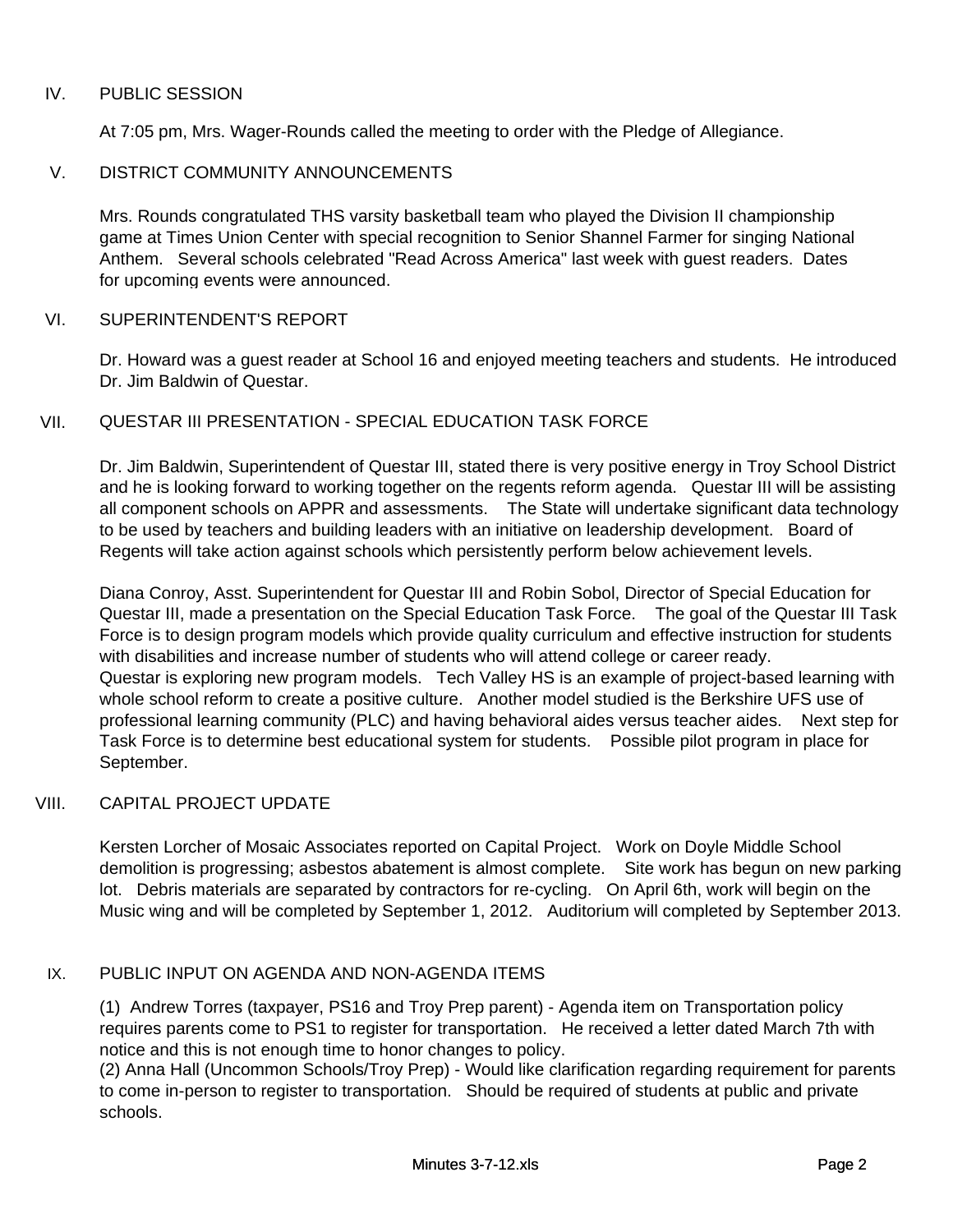(3) Robert Hurst (Troy Prep parent) - April 1st deadline for transportation conflicts with charter school lottery. He will not know which school his child is attending until April 1st. There were problems this Fall with transportation.

(4) Jeff Buell (President of Troy Prep Charter School) - Would like the Board to clarify transportation policy to relieve parents' concerns tonight.

Statement from BOE regarding Transportation Policy: Mrs. Wager-Rounds said that this policy is what we expect of all our students, both public and private schools.

(5) Eileen Hickey (THS parent) - Would like to know how construction at the Middle School will impact music classes; where concerts, plays and jazz band will take place.

(6) Olivia Van Epps (THS student) - She is saddened to be kicked out of Auditorium due to construction. It will impact her senior year concert.

(7) Mark Walsh (TTA president) - Congratulations to Jamie Holmes on tenure appointment. Thanked the BOE for a retirement incentive.

(8) Jeannie Steigler (THS parent) - There is bus transportation on March 14 to lobby in Albany with Alliance for Education. We need to let legislators know we are in dire need of funding for quality education.

#### X. APPROVAL OF MINUTES

#### **8-0 Mrs. Wager-Rounds made a motion to approve Item A (1) and (2) Minutes. Second: Ms. Marro-Giroux Carried:**

BE IT RESOLVED, that the Board of Education, hereby approves the following minutes:

#### A. Board Meetings

- 1. Board of Education February 1, 2012
- 2. Board of Education February 15, 2012

#### XI. SUPERINTENDENT'S RECOMMENDATIONS - HUMAN RESOURCES

#### **8-0 Mrs. Wager-Rounds made a motion to approve Item A (1) through (6) Staff Matters.**  Second: **Ms. Marro-Giroux Carried:**

A. Staff Matters - Unclassified (Reviewed by J. Carmello)

BE IT RESOLVED, that the Board of Education of the Enlarged City School District of Troy, NY, hereby accepts the recommendation of the Superintendent to approve the following unclassified personnel actions:

#### 1. Unclassified Employee - Tenure Appointment

| <u>NAME</u>               | TENURE       | % SERVICE | ASSIGN     | <b>TENURE</b> | CERTIFICATION    |
|---------------------------|--------------|-----------|------------|---------------|------------------|
|                           | AREA         |           |            | DATE          |                  |
| a. Jamie (Gillham) Holmes | School Media | 100%      | Elementary | 4/15/12       | Librarv Media    |
|                           | Specialist   |           |            |               | Specialist, Perm |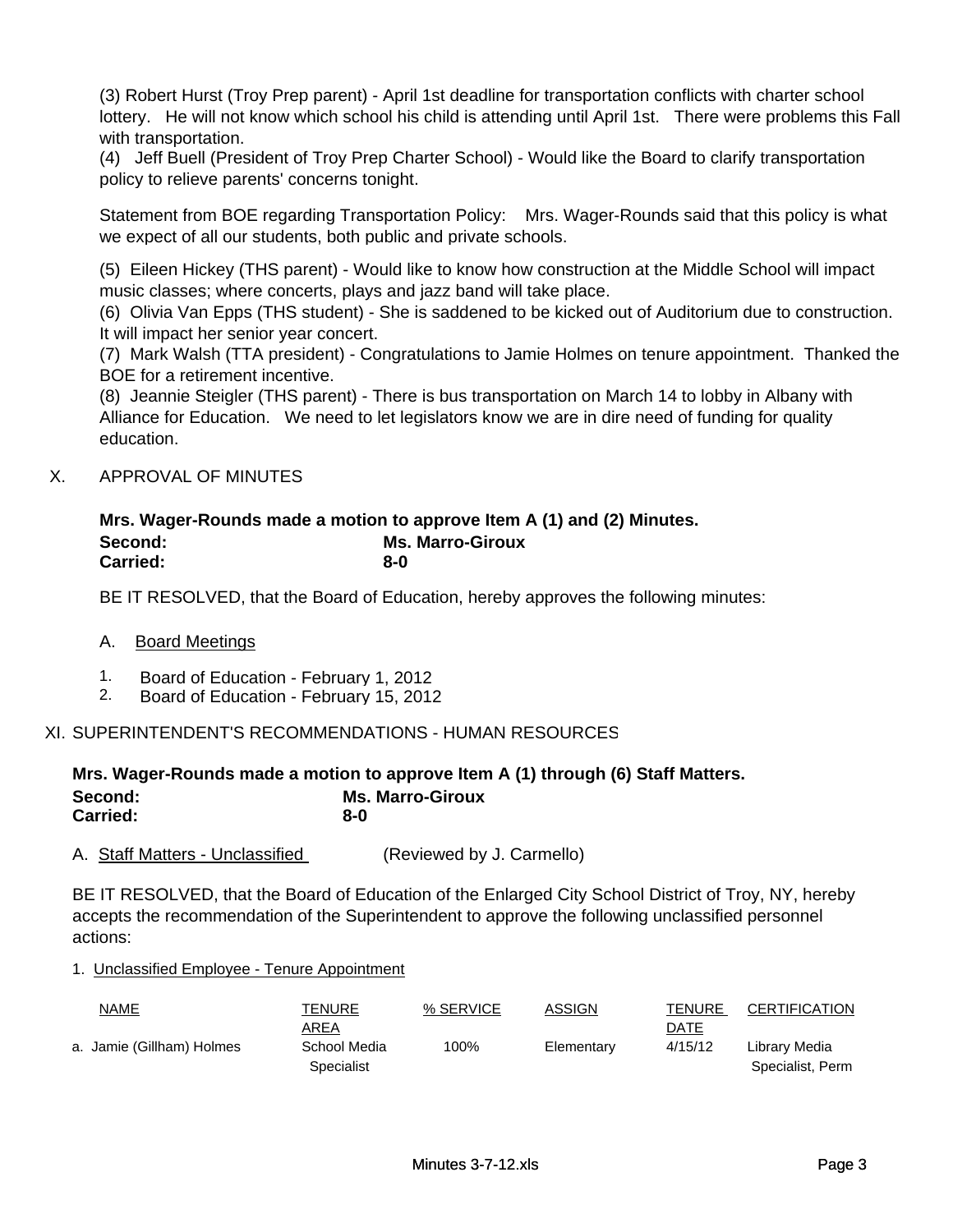## 2. Unclassified Employee - Temporary Appointments

| <u>NAME</u>                                                                           | <b>TENURE</b><br><b>AREA</b> | $\frac{9}{6}$<br><b>SERVICE</b> | <b>ASSIGN</b>             | <b>EFFECTIVE</b><br>DATE(S)    | <b>CERTIFICATION</b><br><b>STATUS</b> | <b>SALARY</b><br><b>RATE</b> |
|---------------------------------------------------------------------------------------|------------------------------|---------------------------------|---------------------------|--------------------------------|---------------------------------------|------------------------------|
| a. Linda Cepiel                                                                       | Elementary                   | 100%                            | School 2                  | $2/13/12 -$                    | Child Ed 1-6,                         | \$44,500 will be prorated    |
| (LOA S. Massaro)                                                                      |                              |                                 |                           | until further notice           | Initial                               | $(S-1, Col E)$               |
| b. Jacob Weaver                                                                       | <b>Physical Educ</b>         | 100%                            | School 2                  | $2/14/12 -$                    | Physical Educ,                        | \$42,500 will be prorated    |
| (D. Knipple)                                                                          | & Recreation                 |                                 |                           | until further notice           | Initial                               | $(S-1, Col A)$               |
| c. Helena Bohl                                                                        | English                      | 100%                            | <b>DMS</b>                | $2/15/12 -$                    | English,                              | \$44,500 will be prorated    |
| (A. McEnaney)                                                                         |                              |                                 |                           | until further notice           | Professional                          | $(S-1, Col E)$               |
| 3. Unclassified Employee - 2011-12 Student Interns/Observers (Unpaid)                 |                              |                                 |                           |                                |                                       |                              |
| <b>NAME</b>                                                                           | <b>COLLEGE</b>               |                                 | <b>AREA OF STUDY</b>      |                                | <b>SUPERVISOR</b>                     | <b>ASSIGNMENT</b>            |
| a. Monique Remillard                                                                  | <b>HVCC</b>                  |                                 | Elementary                |                                | Dennis Bye                            | School 2                     |
| b. Tiffany Besio                                                                      | Sage College                 |                                 | <b>Physical Education</b> |                                | <b>Susan Clermont</b>                 | School 14                    |
| c. Monique Remillard                                                                  | <b>HVCC</b>                  |                                 | Elementary                |                                | Sabrina Durivage                      | School 18                    |
| d. Matt Levinson                                                                      | <b>HVCC</b>                  |                                 | Health                    |                                | Jaimy Johnson                         | <b>DMS</b>                   |
| 4. Unclassified Employee - CHS Afterschool Homework Program (March 2012 - April 2012) |                              |                                 |                           |                                |                                       |                              |
| <b>NAME</b>                                                                           | <b>TENURE AREA</b>           |                                 | <b>MAX HOURS</b>          |                                | <b>SALARY RATE</b>                    |                              |
| a. Susan Himes                                                                        | Elementary                   |                                 | 2.5 hrs / week            |                                | \$31.00 / hour                        |                              |
| b. Angela Sauter                                                                      | Special Education            |                                 | 2.5 hrs / week            |                                | \$31.00 / hour                        |                              |
| c. Rose Mawad                                                                         | <b>Teaching Assistant</b>    |                                 | 2.5 hrs / week            |                                | \$26.00 / hour                        |                              |
| 5. Unclassified Employees - 2011-12 Spring Sports                                     |                              |                                 |                           |                                |                                       |                              |
| <b>NAME</b>                                                                           | POSITION TITLE               |                                 |                           |                                | <b>SALARY RATE</b>                    |                              |
| a. Curtis Nobles                                                                      | Varsity Coach                |                                 | <b>BASEBALL</b>           |                                | \$5,220.00                            |                              |
| b. Gary Mongiardo                                                                     | JV Coach                     | 50%                             | <b>BASEBALL</b>           |                                | \$1,946.00                            |                              |
| c. Brian Poland                                                                       | JV Coach                     | 50%                             | <b>BASEBALL</b>           |                                | \$1,946.00                            |                              |
| d. George Rafferty                                                                    | Varsity Coach                |                                 | <b>SOFTBALL</b>           |                                | \$5,220.00                            |                              |
| e. Tara Anthony                                                                       | JV Coach                     | 50%                             | <b>SOFTBALL</b>           |                                | \$1,946.00                            |                              |
| f. Sarah Wlodarczyk                                                                   | JV Coach                     | 50%                             | <b>SOFTBALL</b>           |                                | \$1,946.00                            |                              |
| g. John Burger                                                                        | <b>Head Coach</b>            |                                 |                           | <b>BOYS TRACK &amp; FIELD</b>  | \$5,220.00                            |                              |
| h. Michael Hurteau                                                                    | <b>Assistant Coach</b>       |                                 |                           | <b>BOYS TRACK &amp; FIELD</b>  | \$3,892.00                            |                              |
| i. Michael Murnane                                                                    | <b>Modified Coach</b>        |                                 |                           | <b>BOYS TRACK &amp; FIELD</b>  | \$3,230.00                            |                              |
| j. Paul Bearup                                                                        | <b>Head Coach</b>            |                                 |                           | <b>GIRLS TRACK &amp; FIELD</b> | \$5,220.00                            |                              |
| k. Donald Poutre                                                                      | <b>Assistant Coach</b>       |                                 |                           | <b>GIRLS TRACK &amp; FIELD</b> | \$3,892.00                            |                              |
| I. Thomas Hayes                                                                       | <b>Modified Coach</b>        |                                 |                           | <b>GIRLS TRACK &amp; FIELD</b> | \$3,230.00                            |                              |
| m. Brian Benner                                                                       | Varsity Coach                |                                 | <b>LACROSSE</b>           |                                | \$5,220.00                            |                              |
| n. Mark Impellizzerri                                                                 | JV Coach                     |                                 | <b>LACROSSE</b>           |                                | \$3,892.00                            |                              |
| o. Eduardo Gutierrez                                                                  | <b>Head Coach</b>            |                                 | <b>BOYS TENNIS</b>        |                                | \$3,450.00                            |                              |
| 6. Unclassified Employees - 2011-12 Substitutes                                       |                              |                                 |                           |                                |                                       |                              |

| ADMINISTRATOR (\$400.00 / day) |  |
|--------------------------------|--|
| Kathleen Slezak                |  |

HOME TUTOR (\$31.00 / hour) Lisa Serafini-Alonzi

CERTIFIED TEACHER (\$100.00 / day) Jarred Collins Nancy Todor Carol Nolett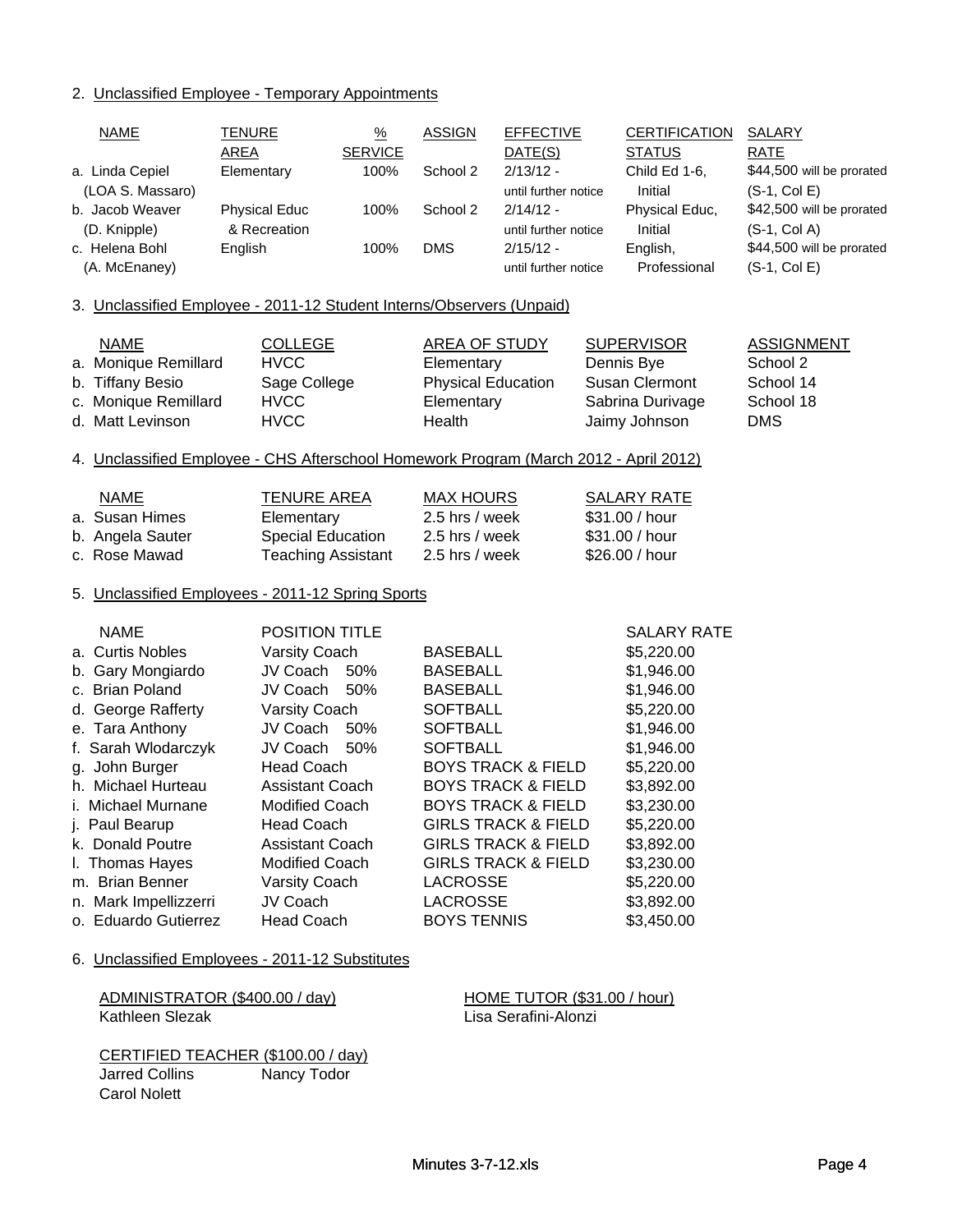TEACHING ASSISTANT (\$12.00 / hour) Rosemary Fagan

B. Staff Matters - Classified (Reviewed by K. Culligan)

**8-0 Ms. Marro-Giroux Carried: Mrs. Wager-Rounds made a motion to approve Item B (1) through (3) Staff Matters. Second:**

BE IT RESOLVED, that the Board of Education of the Enlarged City School District of Troy, NY, hereby accepts the recommendation of the Superintendent to approve the following classified personnel actions:

1. 2011-12 Literacy Volunteers of Rensselaer County Everybody Wins! Power Lunch Program @ School 14

| Sarah Brady  | Lauren Fellers          | Alex Lerner       | <b>Carol Yue</b> |
|--------------|-------------------------|-------------------|------------------|
| Xiaoyan Chen | <b>Brittany Ferraro</b> | <b>Katie Manz</b> |                  |

2. 2011-12 THS Odyssey of the Mind Volunteer

Sally Lauletta

3. 2011-12 School 2 Volunteers

| Morgan Ashley       | Katie Fargnoli | Genevieve Light          |
|---------------------|----------------|--------------------------|
| <b>Yvonne Drewe</b> | Demetrius Irby | <b>Isabella Pericore</b> |

XII. SUPERINTENDENT'S RECOMMENDATIONS - PROGRAMS (reviewed by J. Carmello)

**8-0 Mrs. Wager-Rounds made a motion to approve Items (1) through (8) Programs. Second: Ms. Marro-Giroux Carried:**

1. Contract - Kelly A. Lowe, Ph.D (Addendum I)

BE IT RESOLVED, that the Board of Education of the Enlarged City School District of Troy, hereby accepts the recommendation of the Superintendent to approve a contract with Kelly A. Lowe, Ph.D. for special education services for one student July 1, 2011 through June 30, 2012 in the amount of \$4,040 to be paid from special education funds.

2. Contract - Gregory G. Owens (Addendum II)

BE IT RESOLVED, that the Board of Education of the Enlarged City School District of Troy, hereby accepts the recommendation of the Superintendent to approve a contract with Gregory G. Owens for "Maintaining Excellence" workshop at School 18 on March 23, 2012 in the amount of \$500 to be paid from professional development funds.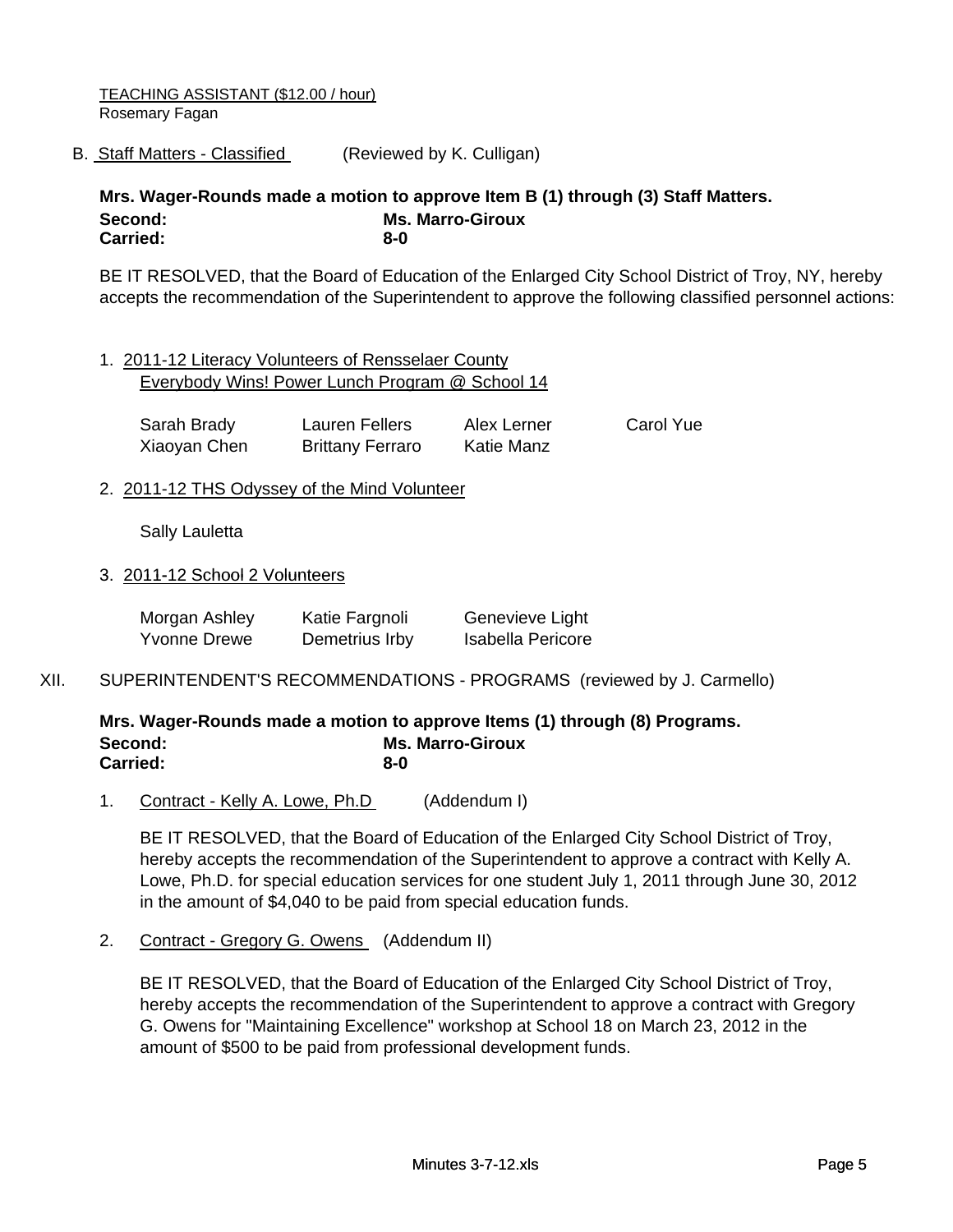#### 3. Contract - Commission on Economic Opportunity (UPK Program) (Addendum III)

BE IT RESOLVED, that the Board of Education of the Enlarged City School District of Troy, hereby accepts the recommendation of the Superintendent to approve a contract with Commission on Economic Opportunity (CEO) for Universal PreKindergarten Programs for September 1, 2011 to June 30, 2012 in the amount of \$197,200 to be paid from UPK grant funds.

### 4. Contract - Unity Sunshine (UPK Program) (Addendum IV)

BE IT RESOLVED, that the Board of Education of the Enlarged City School District of Troy, hereby accepts the recommendation of the Superintendent to approve a contract with Unity Sunshine Program (Unity House of Troy) for Universal PreKindergarten Programs for September 1, 2011 to June 30, 2012 in the amount of \$101,500 to be paid from UPK grant funds.

#### 5. Contract - YMCA for Physical Education Classes (School 1) (Addendum V)

BE IT RESOLVED, that the Board of Education of the Enlarged City School District of Troy, hereby accepts the recommendation of the Superintendent to approve a contract with the Capital District YMCA aka Troy Family YMCA to utilize a portion of the Troy Family YMCA for physical education classes for students attending School 1 in the amount of \$6,000 to be paid from School 1 budget.

6. Contract - Purchase of ELA Textbooks (Addendum VI)

6. Contract - Purchase of ELA Textbooks (Addendum<br>
BE IT RESOLVED, that the Board of Education of the Enlarg<br>
accepts the recommendation of the Superintendent to appro<br>
Glencoe/McGraw-Hill publishers for 2012-13 ELA textbo BE IT RESOLVED, that the Board of Education of the Enlarged City School District of Troy, hereby accepts the recommendation of the Superintendent to approve a contract with Pearson and Glencoe/McGraw-Hill publishers for 2012-13 ELA textbooks *"The Reader's Journey"* to align 7th and 8th grade curriculum with NYS Common Core Standards. Total cost is \$53,086.92 to be paid from textbook budget.

BE IT RESOLVED, that the Board of Education of the Enlarged City School District of Troy, hereby accepts the recommendation of the Superintendent to approve an out-of-state field trip for School 18 Sixth Grade class to attend Museum of Science, Freedom Trail and Faneuil Hall in Boston, Massachusetts on June 6, 2012. Cost of trip shall be paid by fundraisers, PTA funds and students.

#### 8. External Diplomas

BE IT RESOLVED, that the Board of Education of the Enlarged City School District of Troy, hereby accepts the recommendation of the Superintendent to accept high school diplomas and recognizes the accomplishment of the following 2012 Sunset Program graduates:

| Mari Carmen Ponce       | Luzmarie Rosario      | Danielle Turner |
|-------------------------|-----------------------|-----------------|
| Alicia Ivette Rodriguez | Angelmarie Zena Smith |                 |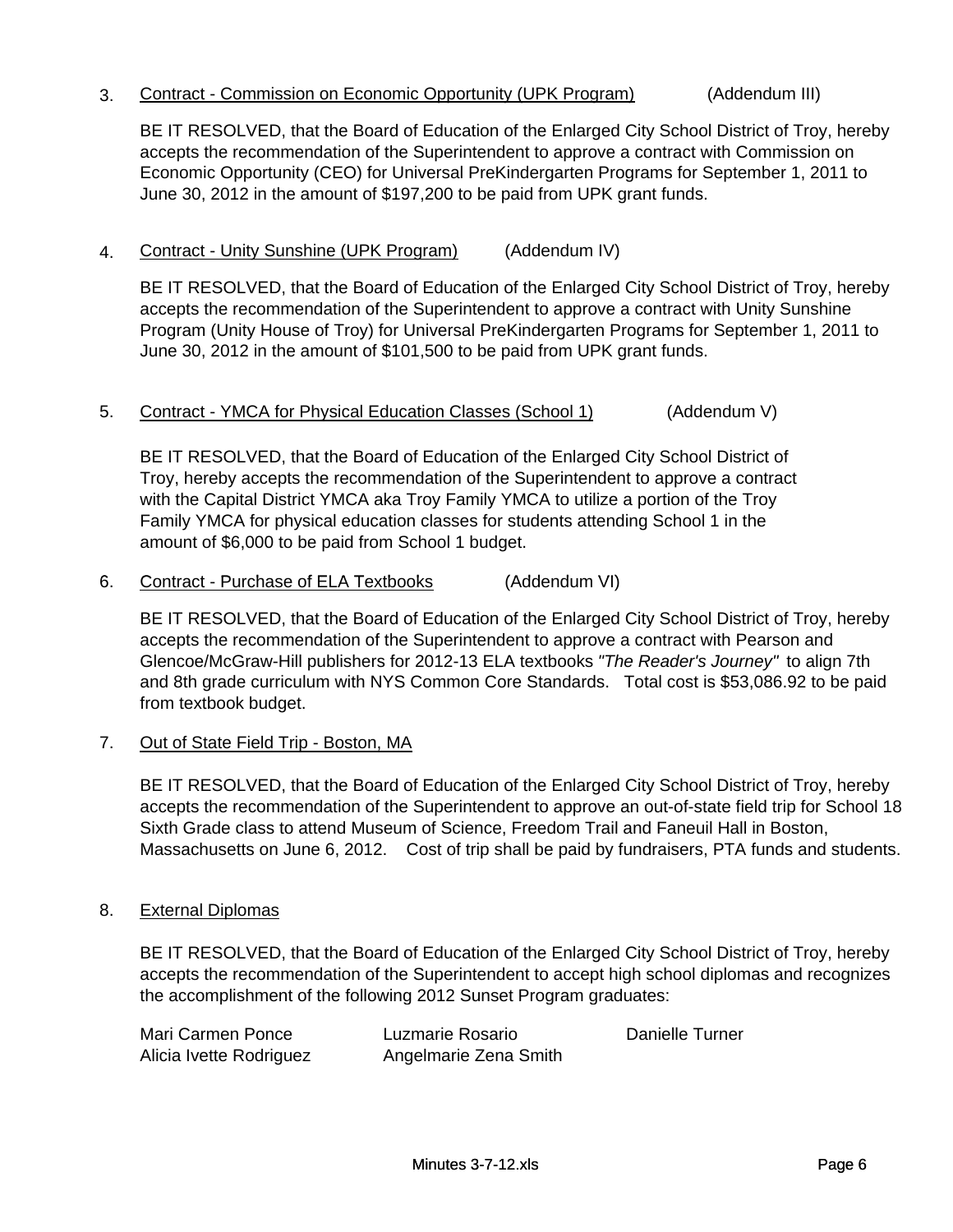#### XIII. SUPERINTENDENT'S RECOMMENDATIONS - BUSINESS FINANCE (reviewed by M. O'Neill)

**Mrs. Wager-Rounds made a motion to pull Items XIII (3) and (4) CSEA Retirement and MC Retirement Incentives.** 

| Second:  | <b>Ms. Marro-Giroux</b> |
|----------|-------------------------|
| Carried: | 8-0                     |

**Mrs. Wager-Rounds made a motion to approve Items (1) and (2), plus (5) through (13) Business Finance. Mr. Mayo Second:**

| <b>secona:</b>  | ivir. Mav |
|-----------------|-----------|
| <b>Carried:</b> | $8 - 0$   |

#### 1. TAA Retirement Incentive

RESOLVED, that the Board of Education, upon the recommendation of the Superintendent, hereby approves the offering and payment of a retirement incentive to members of the Troy Administrators Association and authorizes the Board President to sign a memorandum of agreement for the purpose of a one-time retirement incentive.

#### 2. TTA Retirement Incentive

RESOLVED, that the Board of Education, upon the recommendation of the Superintendent, hereby approves the offering of a retirement incentive to members of the Troy Teachers Association and authorizes the Board President to sign a memorandum of agreement for the purpose of a one-time retirement incentive.

#### *3. CSEA Retirement Incentive - Memorandum of Agreement PULLED*

RESOLVED, that the Board of Education, upon the recommendation of the Superintendent, hereby approves the offering of a retirement incentive to members of the Civil Service Employees Association and authorizes the Board President to sign a memorandum of agreement for the purpose of a one-time retirement incentive.

### *4. MC Employees Retirement Incentive PULLED*

RESOLVED, that the Board of Education, upon the recommendation of the Superintendent, hereby approves the offering of a retirement incentive to Management Confidential Employees who shall be eligible for the same incentive as CSEA and shall be counted in CSEA numbers.

#### 5. Contract - Mosaic Associates (PS 18 Boiler Replacement) (Addendum VII)

BE IT RESOLVED, that the Board of Education of the Enlarged City School District of Troy, hereby approves a contract with Mosaic Associates to include architectural and engineering services to design the School 18 emergency boiler replacement. Cost for services would be based on percentage of construction based on fee chart not to exceed \$24,000 to be paid from Capital Project funds.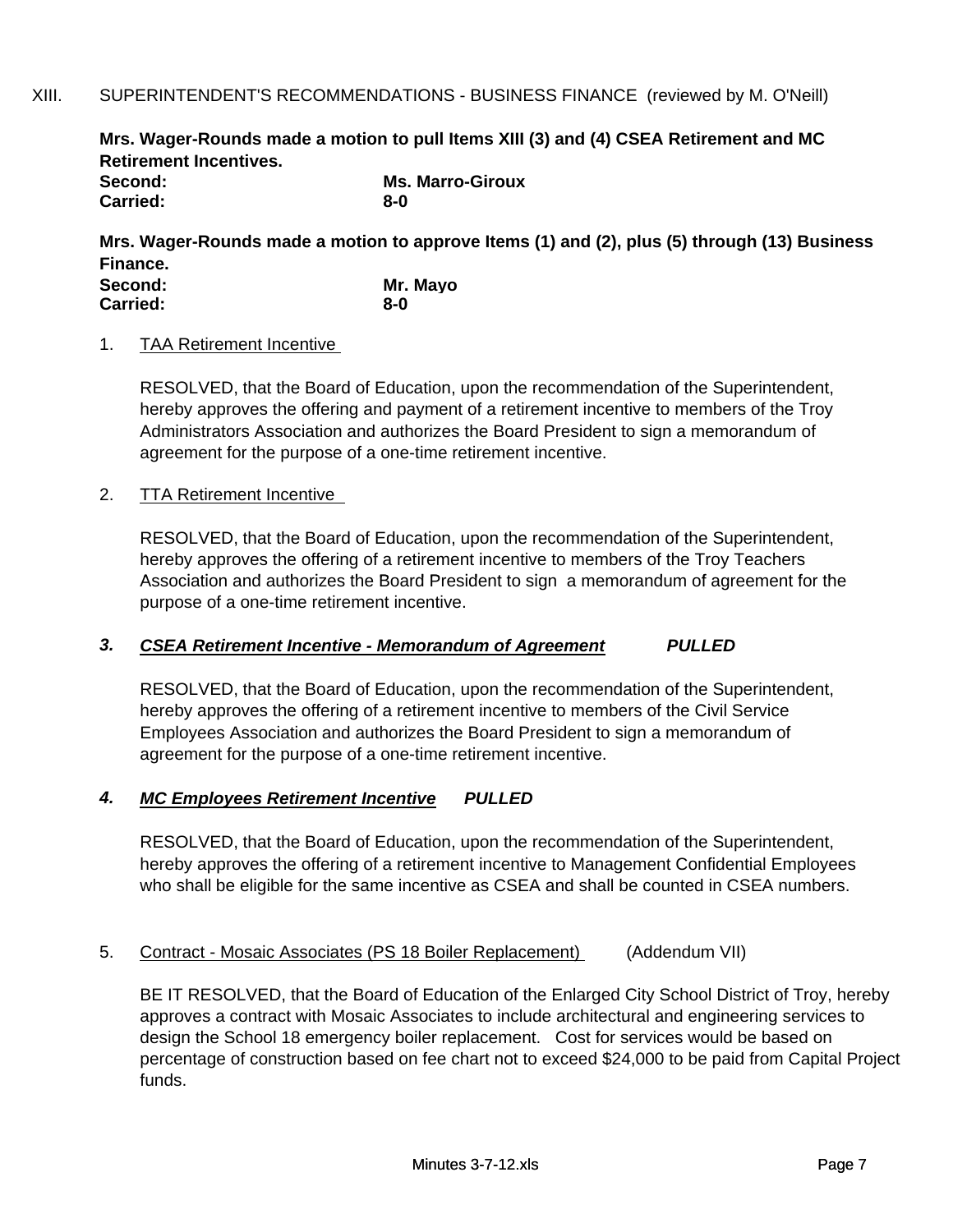# 6. Proposal -Trinity Alliance of the Capital Region, Inc. (Addendum VIII)

BE IT RESOLVED, that the Board of Education of the Enlarged City School District of Troy, hereby accepts the recommendation of the Superintendent to approve a Memorandum of Agreement with Trinity Alliance of Capital Region Inc. for residency verification services in the amount of \$4,500 to be paid from general funds.

#### 7. Cooperative Application for Internal Control Audit Services

WHEREAS, the Enlarged City School District of Troy has agreed to participate in the Rensselaer City School District Local Government Efficiency Grant Application (the "Rensselaer LGEG") for purposes of studying opportunities to reduce school district spending by expanding and sharing school Internal Control Audit Services; and

WHEREAS, the Rensselaer LGEG has applied for funding to carry out this audit initiative through the NYS Department of State Local Government Efficiency Grant Program; and

WHEREAS, the NYS Department of State requires the Board of Education to approve and state the District's interest and willingness to participate in the Efficiency Grant Program; and

WHEREAS, the Rensselaer LGEG's participating districts will seek such approval of their respective boards of education;

NOW, THEREFORE, be it resolved that the Board of Education of the Enlarged City School District of Troy states its interest and willingness to participate in the Efficiency Grant Program and directs that such reports and information be submitted to NYS Department of State as necessary to participate in the Efficiency Grant Program and enhance the efforts of the Rensselaer LGEG application application.

8. Cooperative Agreement for Energy (Addendum IX)

WHEREAS, Article 5-G of the New York State General Municipal Law authorizes municipal corporations to enter into cooperative agreements for the performance or exercise of services, functions, powers or activities on a cooperative or contract basis among themselves or one for the other, and

WHEREAS, Section 119-n of the General Municipal Law defines the term "municipal corporation" for the purpose of Article 5-G as a county outside of the city of New York, a city, a town, a village, or a board of cooperative educational services, a fire district or a school district; and

WHEREAS, the Enlarged City School District of Troy, NY (hereinafter referred to as "Participant" is a "municipal corporation" as defined above; and

WHEREAS, this Board wishes for this municipal corporation to become or remain a Participant pursuant to the municipal Cooperation Agreement for Energy Purchasing Services dated the 1st day of May, 2005 (the "Agreement"), among municipal corporations collectively identified as the New York School and Municipal Energy Consortium "NYSMEC") upon the terms of the Agreement and further wishes to authorize participation as an energy consumer as specified below.

NOW THEREFORE, BE IT RESOLVED that this Board hereby determines that it is in the interests of this municipal corporation to participate in the NYSMEC, and authorizes the President of the Board of Education to sign the Agreement/and or the Billing Schedule and Agreement for electricity on its behalf; and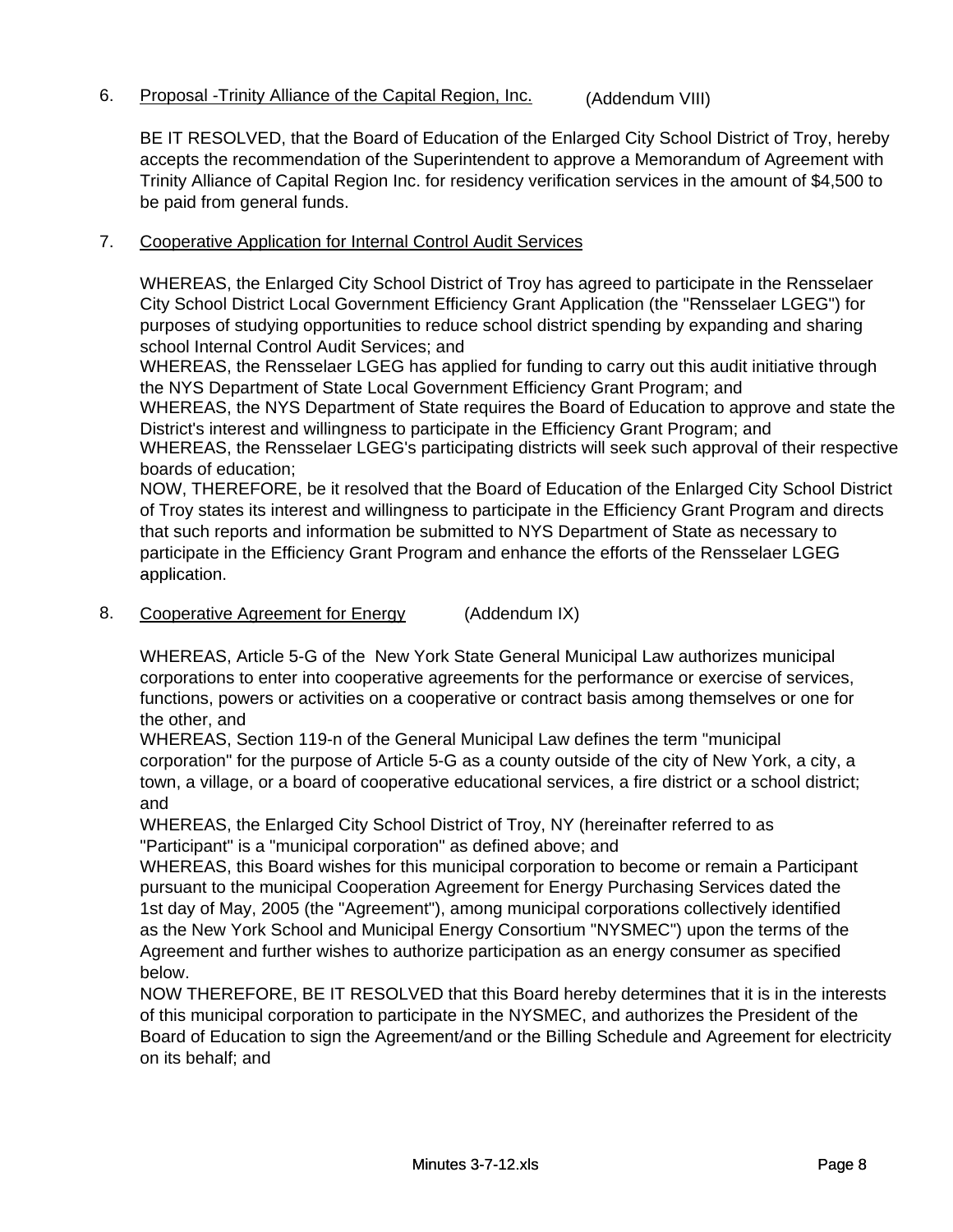BE IT FURTHER RESOLVED that this Board authorizes the Administrative Participant (as defined in the Agreement) to prepare, advertise, disseminate and open bids pursuant to the General Municipal Law and to award, execute and deliver binding contracts on behalf of this Board for the purchase of electricity for this Participant to the lowest responsible bidder as is determined by the Administrative Participant at a commodity price not to exceed \$0.85 per kWh for a term of at least one year and no more than three years commencing May 1, 2012, and other terms and conditions, all as may be determined by the Administrative Participant, or to reject any or all such bids; and

BE IT FURTHER RESOLVED that this Participant agrees to advertise said bid as may be directed by the Administrative Participant; and

BE IT FURTHER RESOLVED that the officers and employees of the Participant are authorized to execute such other confirming agreements, certificates and other documents and take such other actions as may be necessary or appropriate to carry out the intent of this resolution.

This resolution shall take effective immediately.

#### 9. Cooperative Bid – Acquisition of Duplicating Supplies

 WHEREAS, the Purchasing Agent has indicated that significant savings can be achieved through cooperative purchasing arrangements amongst schools,

WHEREAS, It is the plan of a number of school districts in New York State, to bid jointly on Duplicating Supplies AND…

WHEREAS, The Enlarged City School District of Troy is desirous of participating with Burnt Hills-Ballston Lake, Scotia-Glenville, Niskayuna, Mohonasen, Schalmont, Ballston Spa and BE IT RESOLVED, that the Enlarged City School District of Troy hereby appoints Burnt Hills-Ballston Lake Central Schools to act as bidding agent AND…

BE IT FURTHER RESOLVED, that the Enlarged City School District of Troy authorizes Burnt Hills-Ballston Lake Central Schools to represent it in all matters leading up to the entering into a contract for the purchase of the above mentioned bid AND…

BE IT FURTHER RESOLVED, that the Enlarged City School District of Troy agrees: (1) to abide by majority decisions of the participating school districts on quality standards; (2) that unless all bids are rejected, it will award contracts according to the recommendations of the bidding agent; (3) that after award of contract it will conduct all negotiations directly with the successful bidder.

BE IT FURTHER RESOLVED, that the Enlarged City School District of Troy agrees to assume its equitable share of the costs of the agreement, and

BE IT RESOLVED, that the Board of Education upon the recommendation of the Superintendent, authorize the Enlarged City School District of Troy to participate in a Cooperative Bid for the Acquisition of Duplicating Supplies. The Burnt Hills-Ballston Lake Central Schools will coordinate this effort.

#### 10. Authorization for Interagency Agreement

BE IT RESOLVED, that the Board of Education of the Enlarged City School District of Troy, hereby accepts the recommendation of the Superintendent to authorize Wiltshire Renewable Energy Systems and Empire Solar Store to act as agent on behalf of the District for the installation of the utility interactive photo voltaic system to be installed at School 16.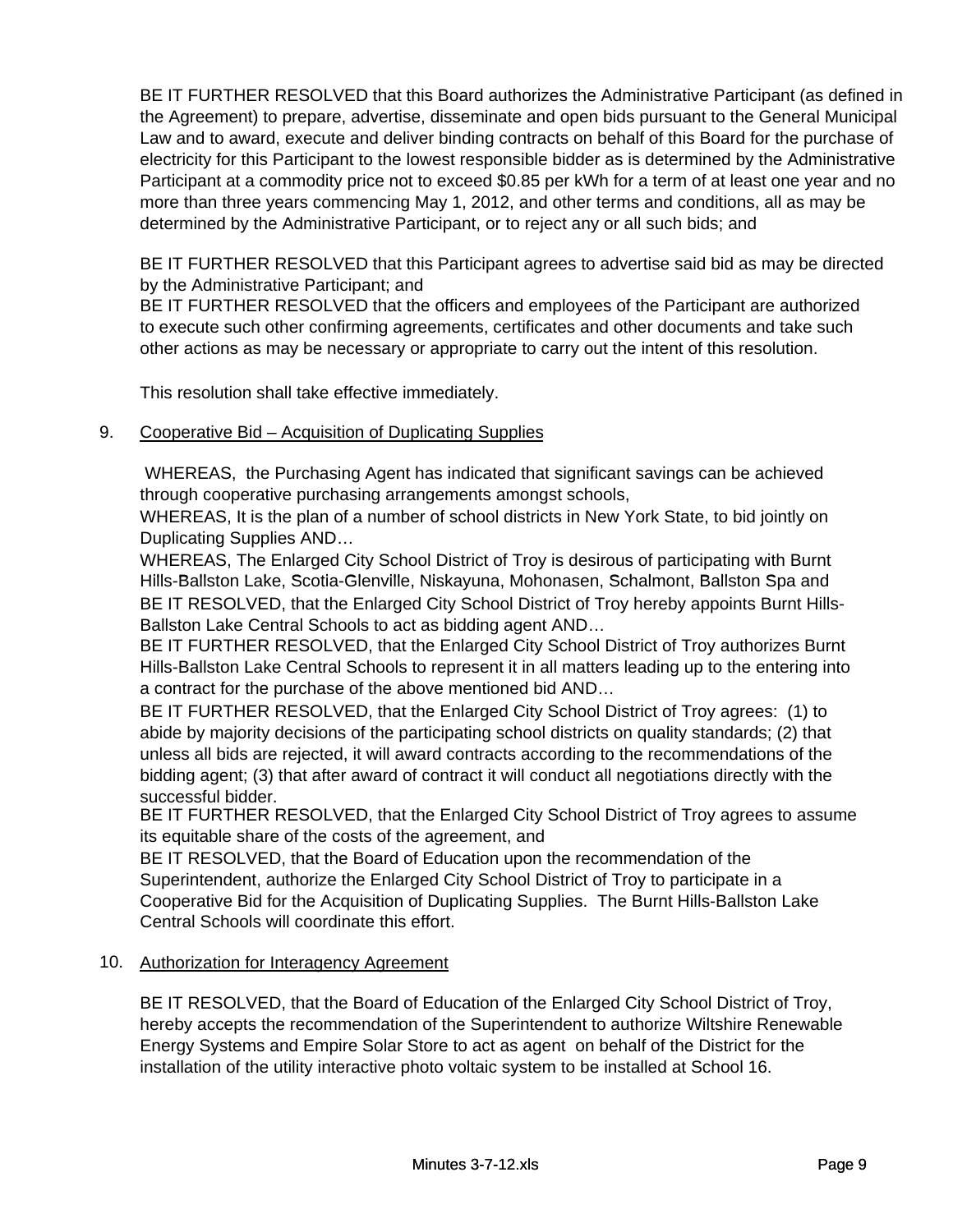### 11. Authorization to Convene Technology Committee

BE IT RESOLVED, that the Board of Education of the Enlarged City School District of Troy, hereby authorizes the Superintendent to convene a Technology Committee for the purpose of updating the District's Technology Plan.

12. Financial Reports (January) (Addendum X)

BE IT RESOLVED, that the Board of Education, upon the recommendation of the Superintendent, hereby approves the following financial reports:

- (a) Budget Transfers (January 2012)
- (b) Internal Claims Auditor Report (January 2012)
- (c) Treasurer's Report (January 2012)
- (d) Budget Status Reports (ending January 31, 2012)
- (e) Student Activity Fund (January 2012)

#### 13. Donations

BE IT RESOLVED, that the Board of Education, upon the recommendation of the Superintendent, hereby accepts the following donations:

| Donor                      | Purpose                            | Amount            |
|----------------------------|------------------------------------|-------------------|
| School 16 PTA              | field trip - Earth Day             | \$100.00          |
| School 18 PTA              | field trip - Albany Visitor Center | \$55.00           |
| THS - Meghan Kuhn          | field trip - CIS Journeys          | \$1100.00         |
| John Ray & Sons            | district math competition          | \$100.00          |
| Rose & Kiernan             | district math competition          | \$100.00          |
| <b>Scriven Press</b>       | district math competition          | \$100.00          |
| Target (Latham)            | district math competition          | \$50.00 gift card |
| <b>Walmart (Brunswick)</b> | district math competition          | iPod shuffles (3) |
| <b>Texas Instruments</b>   | district math competition          | calculators (6)   |

#### XIV. BOARD RESOLUTIONS

**8-0 Mrs. Wager-Rounds made a motion to approve Items A (1) through (4) and B (1). Second: Ms. Marro-Giroux Carried:**

#### A. Annual School Board Election and Budget Vote

1. Board of Registration

BE IT RESOLVED, that Ruth Goerold, 45 Lakewood Place, Troy, and Rhea Boland, 2509 Fifteenth Street, Troy, be appointed for a term of one year to serve on the Board of Registration for the purpose of preparing a register of each school election district for the Annual School Board Election and Budget Vote on May 15, 2012. Remuneration shall be \$50 each.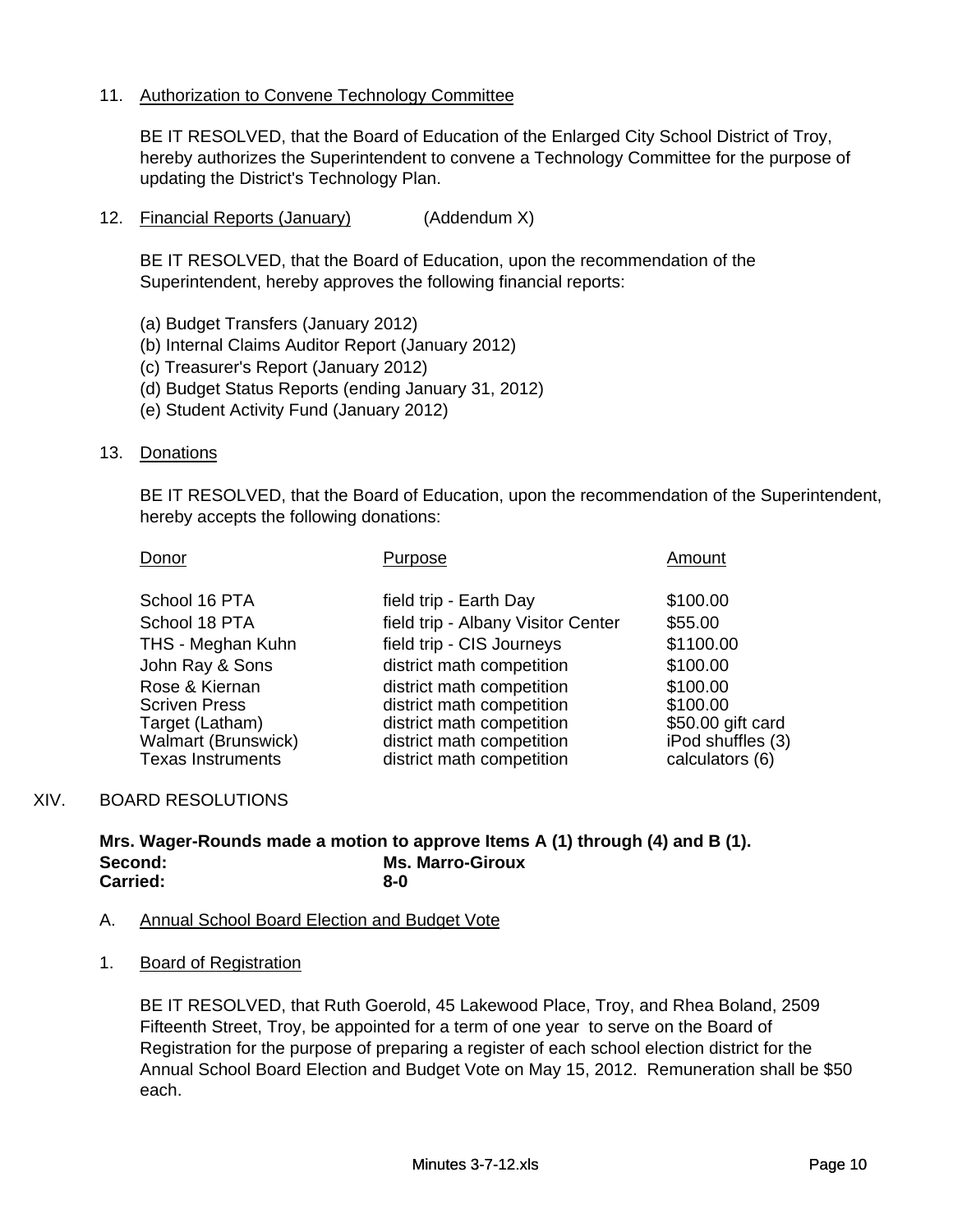#### 2. Registration Day - May 1, 2012

BE IT RESOLVED, that Tuesday, May 1, 2012 from 12 noon to 4:00 pm be designated as Registration Day for the Annual School Board Election and Budget Vote to be held on May 15, 2012, and be it

FURTHER RESOLVED, the Registration Day will be held at School 1, 2920 Fifth Avenue, Troy, New York.

3. Election Administrators

BE IT RESOLVED, that the Board of Education, upon the recommendation of the Board Clerk, hereby appoints Kevin O'Malley and Joseph Mele as Election Administrators for Annual School Board Election and Budget Vote on May 15, 2012. Remuneration to each is \$600 for all services to be provided for the voting process.

4. Polling Locations for 2012 Election and Budget Vote

BE IT RESOLVED, that the Board of Education hereby approves the following sites as polling locations for the 2012 Annual School Board Election and Budget Vote on May 15, 2012:

| Carroll Hill     | School 14 |
|------------------|-----------|
| DMS at School 12 | School 16 |
| School 2         | School 18 |

- B. Policy
- 1. Re-adoption of Policies (Addendum XI)

BE IT RESOLVED, that the Board of Education, upon the recommendation of the Superintendent, hereby approves the revisions to and re-adoption of the following policies:

- (a) Student Transportation #8410
- (b) Programs for Students with Disabilities #4321

#### *C. Agreement with Capital Area School Development Association (CASDA)* **(GREEN SHEET)**

**7-0-1 (Mrs. Harvin abstained) Mrs. Wager-Rounds made a motion to approve Addendum XII. Second: Mr. Schofield Carried:**

#### XV. FUTURE BOE MEETINGS

- A. March
- 1. March 13, 2012 Special meeting w/ Wynantskill School Board
- 2. March 21, 2012 School 16 at 6 pm (workshop)